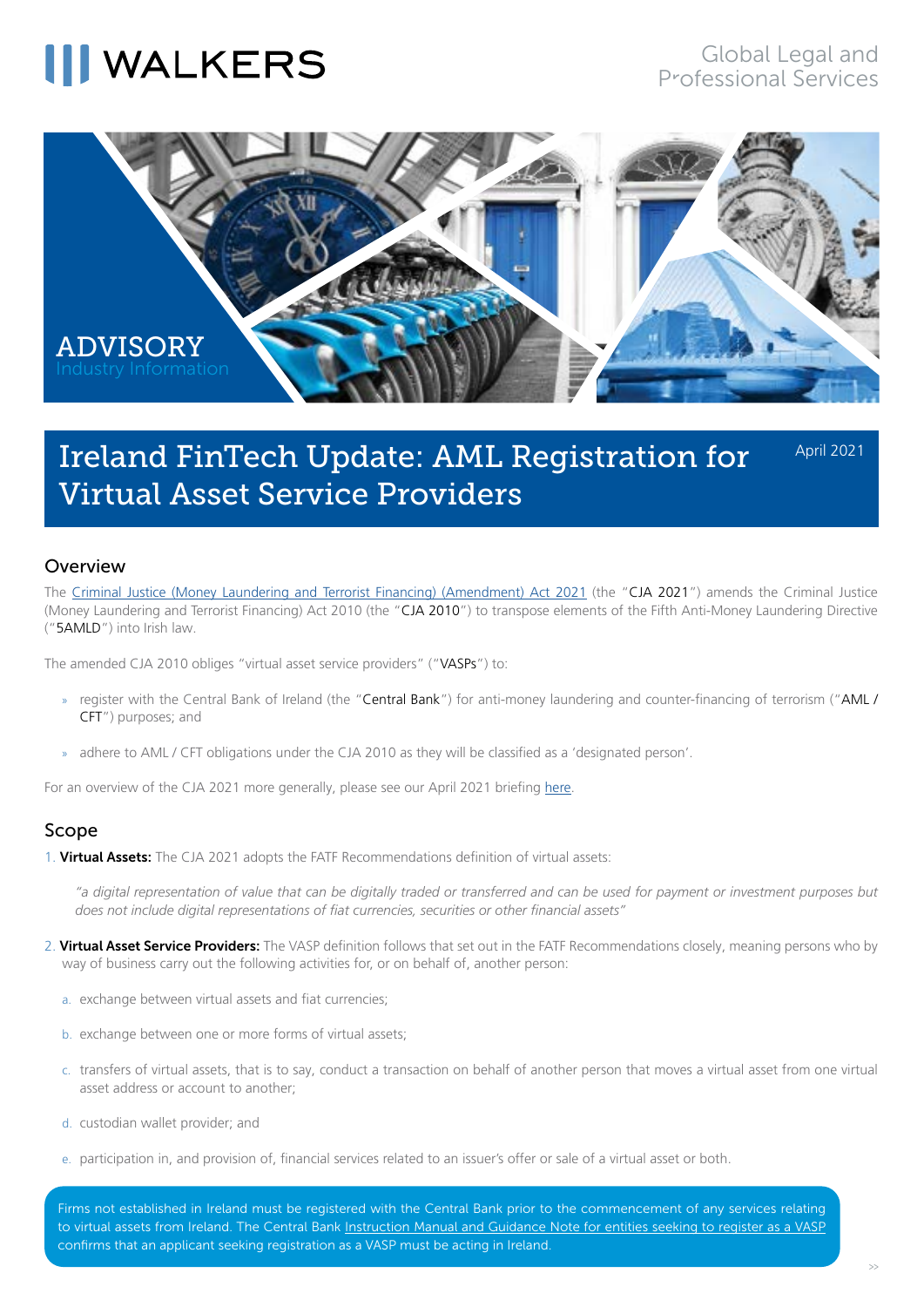# **NALKERS**



### Registration requirement

Chapter 9A of the amended CJA 2010 sets out a detailed registration regime for VASPs for AML/ CFT compliance purposes.

1. Registration: Persons carrying on a business as a VASP are required to register with the Central Bank. It will be a criminal offence to carry on business as a VASP or to claim or represent oneself as such without being the holder of a registration.

Applicants are required to submit a registration form, beneficial owner application forms and fitness and probity individual questionnaires for persons performing Pre-Approval Controlled Functions. Required supporting documentation includes an applicant's AML / CFT policies and procedures and its money laundering / terrorist financing ("ML / TF") business risk assessment.

- 2. Transitional provisions / existing authorisations: There are transitional provisions for persons already carrying on a VASP business, who are obliged to apply for registration within three months. Firms already authorised by the Central Bank for prudential and/or conduct of business services are obliged to register in relation to VASP activities.
- 3. Refusal Fitness and probity: The Central Bank may refuse registration where it has reasonable grounds to be satisfied that: (i) the applicant; (ii) any 'principal officer'; or (iii) any beneficial owner of the applicant, is not a fit and proper person.

Separately, persons holding Pre-Approval Controlled Functions within the firm will need to be approved under the Central Bank's [fitness](https://www.centralbank.ie/regulation/how-we-regulate/fitness-probity) [and probity regime](https://www.centralbank.ie/regulation/how-we-regulate/fitness-probity) which also applies to persons performing Controlled Functions in Regulated Financial Service Providers.

4. Refusal - AML / CFT: The Central Bank may refuse registration on other grounds, which include where the Central Bank is not satisfied: (i) that the applicant would comply with its AML / CFT obligations; (ii) that the applicant's business risk assessment, policies and procedures are adequate or fit for purpose; or (iii) that it has the resources, procedures and arrangements for the provision of the business of a VASP and the performance of activities taking into account the complexity of its business and its AML / CFT obligations.

### Ongoing obligations under the CJA 2010

These include:

- 1. Designated person obligations: VASPs are now 'designated persons' under the CJA 2010 for the first time and this is the case whether they are registered or not. Amongst other things, this means that VASPs are obliged to:
	- carry out a ML / FT risk assessment of their business;
	- maintain and implement AML / CFT policies, procedures and controls;
	- » undertake customer due diligence;
	- carry out ongoing monitoring of customers and customer transactions;
	- file suspicious transaction reports with the relevant authorities in instances where ML / TF is known or suspected;
	- provide AML / CFT training to staff on an ongoing basis; and
	- » retain appropriate records.
- 2. Fitness and probity: Holders of a registration will be required to take reasonable steps to ascertain that beneficial owners of the VASP are fit and proper and will have a duty to report to the Central Bank where they suspect on reasonable grounds that a beneficial owner is not a fit and proper person.

This is in addition and separate to the Central Bank's fitness and probity regime which applies to persons performing Controlled Functions and Pre-Approval Controlled Functions in Regulated Financial Service Providers.